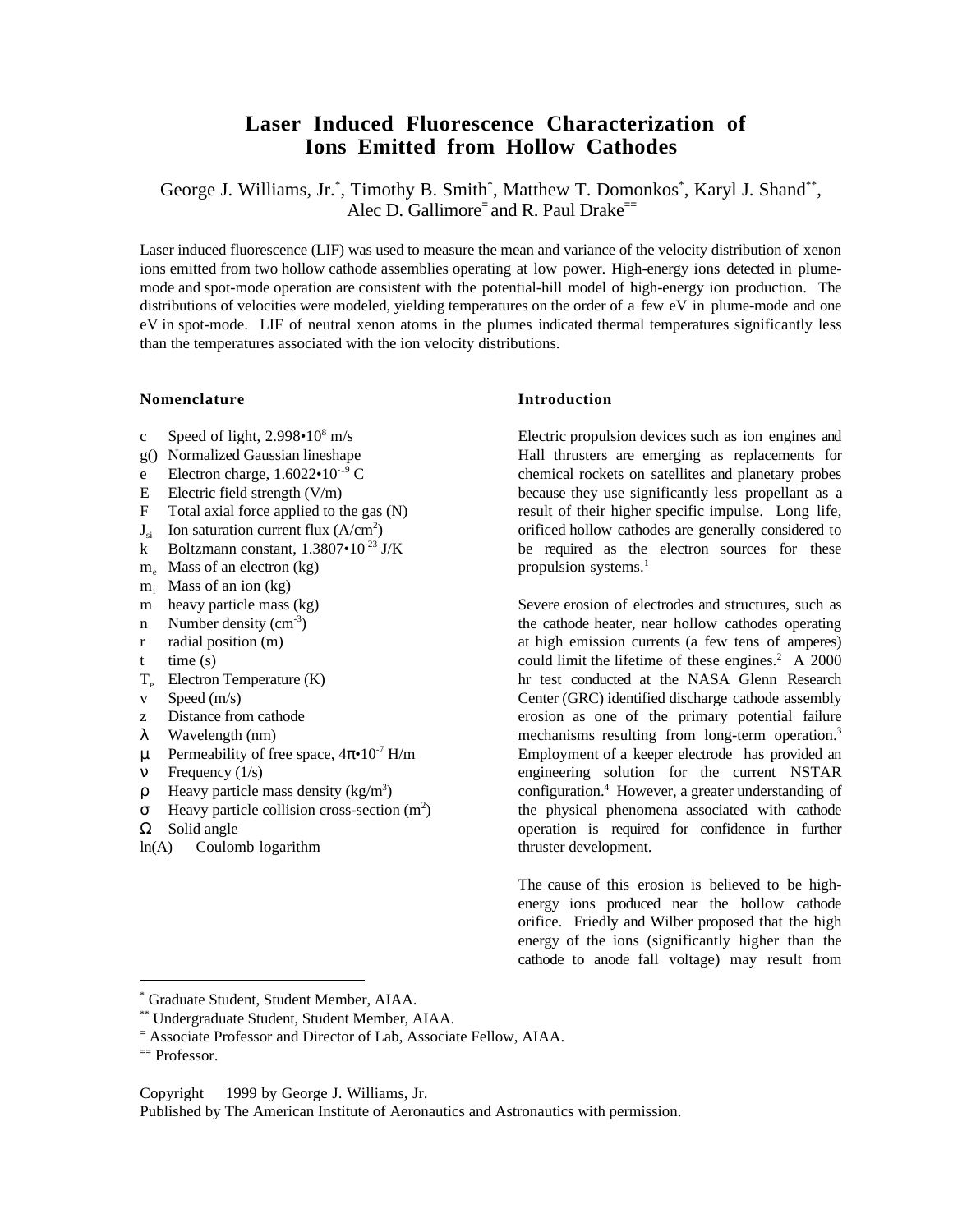production of these ions near the maximum of a potential profile near the cathode. The ions would be accelerated to high kinetic energies as they moved off the potential-hill.<sup>5</sup> Data obtained by electrostatic energy analyzer (ESA) and by retarding potential analyzer (RPA) confirm the existence of the high-energy ions and indicate that these ions are emitted in a roughly collimated beam away from the cathode. $1,2$ 

To avoid perturbing cathode operation and/or melting of the probe, Langmuir probe measurements are typically not made within about  $0.5$  cm of the cathode orifice.<sup>5</sup> Because it is nonintrusive, laser induced fluorescence (LIF) has been used under similar conditions to measure plasma properties.6,7,8 LIF is particularly attractive in this case because of the small physical dimensions and the locally high plasma density  $(>10^{14} \text{ cm}^{-3})^5$ . Verification of the "potential hill" model or discovery of another means of high-energy ion production will provide the confidence necessary for development of many electric propulsion devices, especially ion engines.

#### **Theory**

#### Laser Induced Fluorescence

Laser induced fluorescence (LIF) is the incoherent emission of photons from an unstable energy level (electronic in the case of xenon or other monatomics) populated by the absorption of photons from the laser. In general, the energies (wavelengths) of the absorbed and emitted photons are different. Indeed, emission may occur at many different wavelengths.

The absorbing neutral xenon, Xe I, or singly ionized xenon, Xe II, will "see" the wavelength of the incoming photons shifted by the relative motion of the ion in the direction of the photon. This Doppler effect is seen as spectral line broadening due to the random thermal (Maxwellian) or artificial (accelerated) variations in absorber motion. It is seen as a potentially large Doppler shift due to a bulk velocity. In either case, the change in photon frequency ν is

$$
\Delta \mathbf{v} = \mathbf{v}_0 \cdot \begin{pmatrix} \mathbf{v}_i \\ \mathbf{c} \end{pmatrix} . \tag{1}
$$

Xe I and Xe II have natural absorption/ emission transitions throughout the visible spectrum. Xe II LIF was stimulated at the  $5d^4D$ — $6p^4P^0$  (605.28) nm) transition, and emission at the  $6s^{4}P$ — $6p^{4}P^{0}$ (529 nm) transition was selected for collection, as it has the strongest emission available from the  $6s^4P^0$  state. Xe I LIF was stimulated at the 6s'[1/2]<sup>0</sup>—5f[11/2] (582.5 nm) transition, and emission at the  $6s'[1/2]^{0}$ —5f[11/2] (617.97 and 617.83 nm) transitions was collected.

A dual-beam configuration interrogated the plasma. This permitted simultaneous measurements of radial and axial velocity components.<sup>9</sup> The beams were split just downstream of the dye laser as shown in Fig. 1. The beam passing perpendicular to the axis of the cathode directly measured the radial component of velocity and is referred to below as the "radial" beam. The other beam measured the velocity in the direction of the beam which has both radial and axial components. Because it was used to determine the axial component, it is referred to below as the "axial" beam. The axial velocity component,  $v_A$ , can be deduced from the radial velocity,  $v_R$ , and the off axis velocity,  $v_0$ ,

$$
v_A = \frac{v_0 - v_R \cos(\alpha)}{\sin(\alpha)},
$$
 (2)

as illustrated in Fig. 2.

Assuming statistical independence of the temperatures (distributions) associated with each velocity component, the true axial temperature,  $T_A$ , can be calculated given the "temperatures" in the radial,  $T_R$ , and off axis,  $T_Q$ , directions. This assumption yields an elliptical relationship:

$$
\cos^2(\frac{\pi}{2} - \alpha) + \left(\frac{T_R}{T_A}\right)^2 \sin^2(\frac{\pi}{2} - \alpha) = \left(\frac{T_R}{T_O}\right)^2
$$

Solving for the axial temperature yields

$$
T_{A} = T_{R} \left[ \frac{T_{R}}{Cos^{2}(\alpha)} + 1 \right]^{-\frac{1}{2}}.
$$
 (3)

Fluorescence Lineshape Model

Estimating the temperature required a model of the fluorescence spectral lineshape. A first-order approximation to modeling the lineshape of the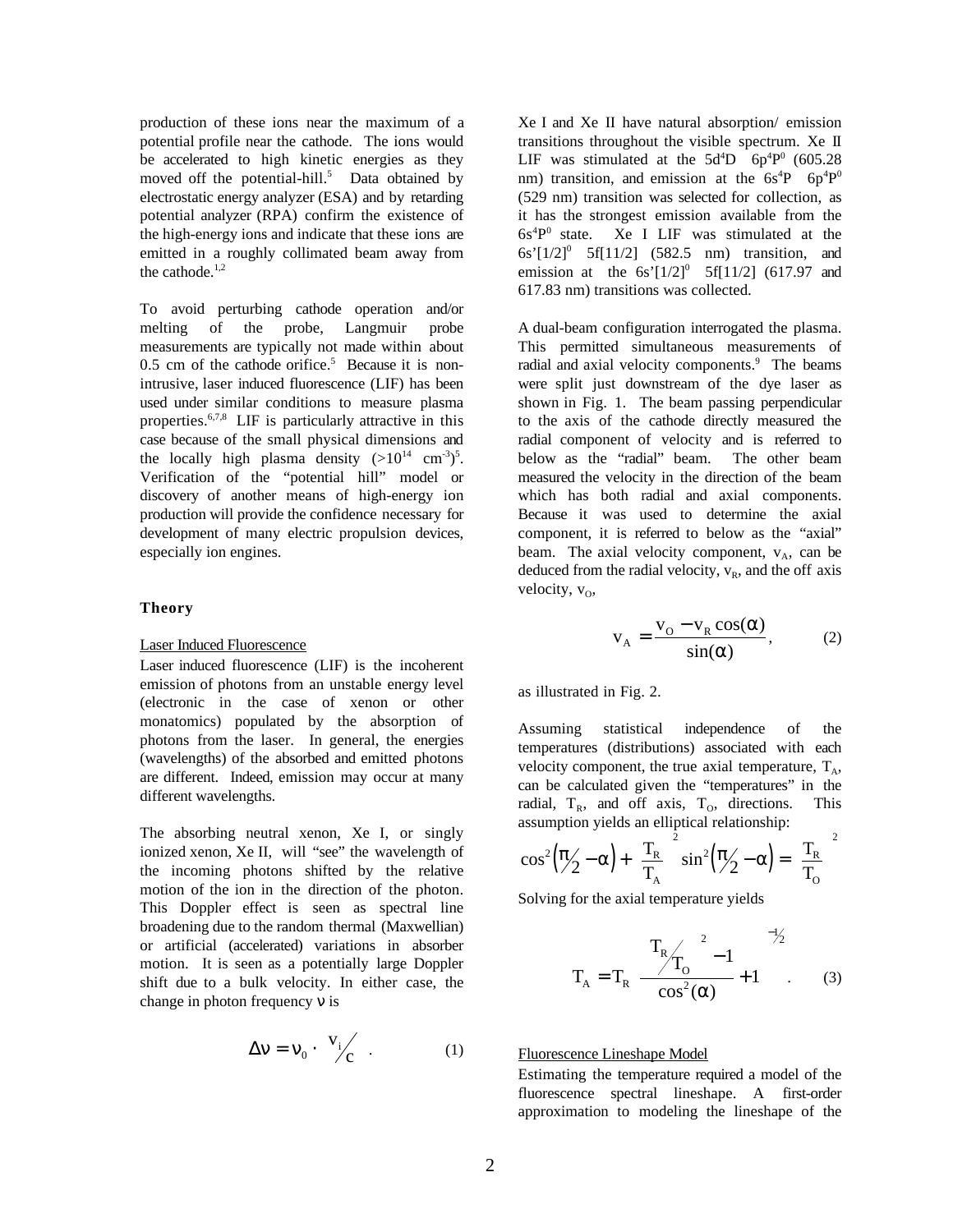LIF signal was used for this study; a more detailed model of the hyperfine and isotopic line structure is under development.

Some broadening mechanisms such as natural lifetime, collisions, and transit time were neglected because of the low density and the small resonance time of the excited state. The model considered only Doppler broadening which assumes a Maxwell-Boltzmann distribution. Averaging over the Doppler shift of each velocity component in the distribution yields a Gaussian lineshape,

$$
g(v) = \frac{c}{v_0} \left(\frac{m}{2\pi kT}\right)^{1/2} \exp\left[-4\ln(2)\frac{(v - v_0)^2}{\Delta v_D^2}\right]
$$

where  $\Delta v_{\rm D}$  is the full width at half maximum height (FWHM):

$$
\Delta v_{\rm D} = \frac{2v_0}{c} \left( \frac{2ln(2)kT}{m} \right)^{1/2}.
$$
 (4)

Xe II LIF data from the low-temperature reference cell were fit with six arbitrarily-located Gaussians. The line centers and relative line strengths of the Gaussians were maintained in all subsequent reduction of Xe II LIF data. This provided a fair approximation of the temperature, as well as a diagnostic for any possible power broadening.

Similarly, data for Xe I LIF from the reference cell were also fit with six Gaussians. This fit appeared to agree well with data from different runs and was used to reduce all of the Xe I LIF data.

Centerlines and relative magnitudes for both Xe I and Xe II models are given in Table 1. The center of the primary Gaussian in the reference cell fit was taken as a zero velocity datum. Speeds were determined by the shift in this line incorporated in the entire fit.

#### **Apparatus and Procedure**

#### Cathodes

Two hollow cathode assemblies (HCAs) were used in this investigation. Both were provided to the University of Michigan by NASA GRC. Under an agreement with GRC the dimensions of the cathode orifices and details of their chamfering are not provided here.

One HCA was a prototype space station contactor with a 0.635 cm diameter hollow cathode. The keeper to cathode gap was 0.2 cm. A cylindrical anode approximated the conditions around the discharge cathode of an ion engine. The 6.35 cm anode diameter was chosen to facilitate comparison of data with previous investigations of ion velocities. $3,4$  Four 7 cm axial slits cut into the anode facilitated observation of cathode operation, alignment of probes, and LIF measurements. Tests were performed with and without voltage applied to the anode electrode.

The other HCA was the "AR3" cathode used in  $HCA$  performance evaluation testing.<sup>10</sup> It incorporated a 0.318 cm diameter hollow cathode and a keeper plate located 0.4 cm downstream of the cathode orifice. The open keeper configuration permitted LIF in the cathode-to-keeper gap. The gap was increased from the nominal 0.2 cm to 0.4 cm because the keeper electrode extended several millimeters above the cathode and would have blocked the "axial" beam if it had not been retracted. This increase allowed interrogation at several data points. The physical phenomena existing in the gap was expected to be similar regardless of the gap length.

HCA handling and conditioning followed procedures derived from experience with the Space Station Plasma Contactor program.<sup>10,11,12</sup> These procedures ensured the best possible means to achieve similar cathode lifetimes, providing continuity to the research effort.

The HCAs were operated over a wide range of discharge currents and voltages. The principal limitations on the output power were the flow meter's maximum flow rate (5 sccm) and the anode wiring (8 A). Table 2 summarizes the operating conditions. The current/voltage settings of the HCAs were chosen to correspond to potential applications. However, the high operatiing current of a HCA in a space station contactor configuration was beyond the capability of the testing facility. In general, the operating conditions of the HCA with an anode were randomly chosen to present a mix of spot and plume modes over the range of testing capability.

#### **Facility**

These experiments were conducted in the Cathode Test Facility (CTF) at the Plasmadynamics and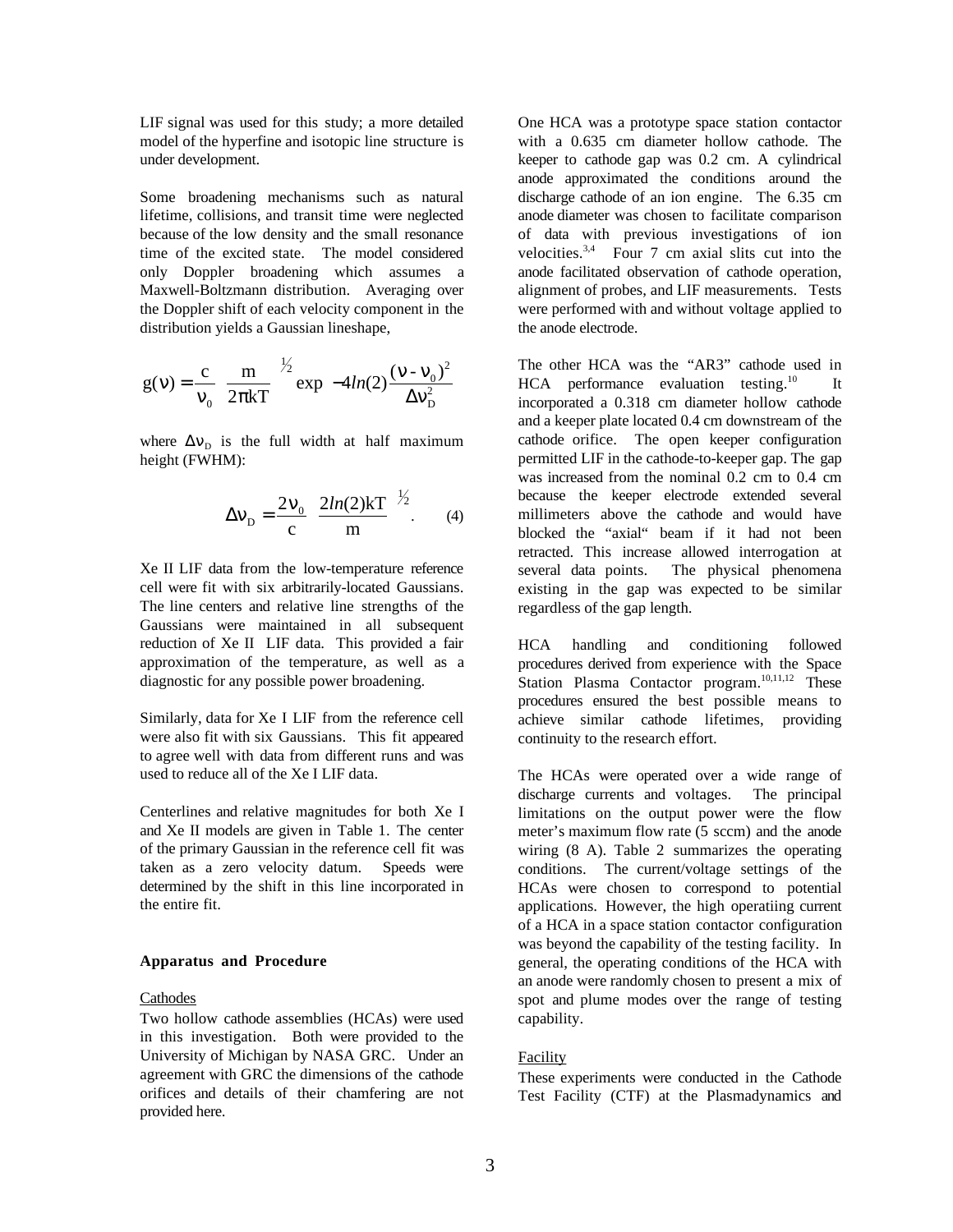Electric Propulsion Laboratory at the University of Michigan. The CTF has an inside diameter of 60 cm and a length of 245 cm. A 41 cm diameter cryogenic vacuum pump maintained a high vacuum in the chamber during testing, with a base pressure of approximately  $7 \cdot 10^{-6}$  Pa; a cold cathode gage measured the pressure. The pump speed on Xe was approximately 1500 L/s. The CTF propellant feed system was designed and maintained as closely as possible to the specifications established in the contactor program.

In all measurements, the laser beams and the Langmuir probe were fixed and the HCA was moved to permit interrogation of points in the HCA plume. Three degrees of freedom were provided by two 30 cm translation stages (for axial and radial motion) and a lab jack with stepper motor (for vertical motion). The jack was mounted to a plate bolted to rails on the wall of the CTF; the axial stage was mounted on the jack, and the radial stage was mounted on the axial stage.

The two translation stages were controlled and monitored via a computer. Resolution was on the order of 0.025 cm for both stages. The jack was controlled manually, with a HeNe laser facilitating alignment. Resolution on the slow-moving jack was about 0.05 cm, corresponding to the laser spot size.

## Laser and Optics

An argon-ion pumped Coherent dye laser (899-29 model) was used with Rhodamine-6G dye. Typical power was 0.25 W at 605 nm and 0.35 W at 582 nm. The laser wavelength was varied over 0.024 nm (20 GHz) in 0.061 pm (50 MHz) increments. This scanning and the synchronized data collection were computer controlled.

Because of the large natural fluorescence at both 529 and 618 nm, the laser beams are chopped in order to phase-lock the laser induced fluorescence. In order to distinguish velocity components, the "axial" beam was chopped at 1000 Hz while the radial beam was chopped at 880 Hz. About 10 percent of the radial beam was split off downstream of the chopper and passed through the center of a hollow cathode in a Hamamatsu opto-galvanic cell with Xe and Ne gases. The voltage applied across the opto-galvanic cell determines the plasma density and temperature: A dell voltage of 150 V produced an optimal LIF signature for Xe I, while 330 V gave a strong Xe II signal. A Chromex 0.5 m monochromator with a Hamamatsu 928 photomultiplier tube (PMT) collected the fluorescence.

The laser and optics shown schematically in Fig. 1 are located in a controlled atmosphere/low-dust enclosure. The beams are delivered to the CTF and then to the cathode as shown in Fig. 3. The fluorescence from the cathode plume is collected by a small H1011 Spex monochromator with a Hamamatsu 928 PMT.

Operational amplifier circuits converted the PMT current signals to voltage signals. Lock-in amplifiers then isolated the fluorescence components of these signals, separating the CTF "axial" from the radial component. The Coherent 899-29 Autoscan software collected and matched the laser frequency to these signals. A Burleigh wave meter on loan from NASA GRC was used to verify the frequency of the laser.

Laser alignment was accomplished in two stages. A 0.0125 cm diameter Tungsten wire cross hair was placed 6 cm downstream of the keeper to facilitate rough alignment. The focal volumes of the two laser beams were overlaid on the cross hair, which was within 0.1 cm of the cathode orifice centerline. Fine alignment consisted of minimizing the radial Doppler shift (zero radial shift being centerline) and maximizing the signal strength of the "axial" Doppler shift.

## Langmuir probe

A flat Langmuir probe with a 0.0125 cm diameter tip was used to measure plasma properties, especially plasma potential. Because severe erosion of a guard ring on the probe was observed in previous experiments, no conductor was placed on the external surface of the 0.075 cm diameter alumina insulator on the probe electrode.

Langmuir probes are subject to four "sheath" effects: deviation from quasi-neutrality, plasma density perturbation, ion energy depletion, and electron energy perturbation.<sup>13</sup> The significance of these effects depends on the mean-free-path,  $\lambda_m$ , of the plasma, which is estimated from Langmuir probe data. Previous measurements with a similar probe show that the mean free path of the plasma varies from 4.0 cm to roughly 40 cm. The sheath thickness will be on the order of  $5 \cdot 10^{-2}$  cm. Since the probe diameter and sheath thickness are much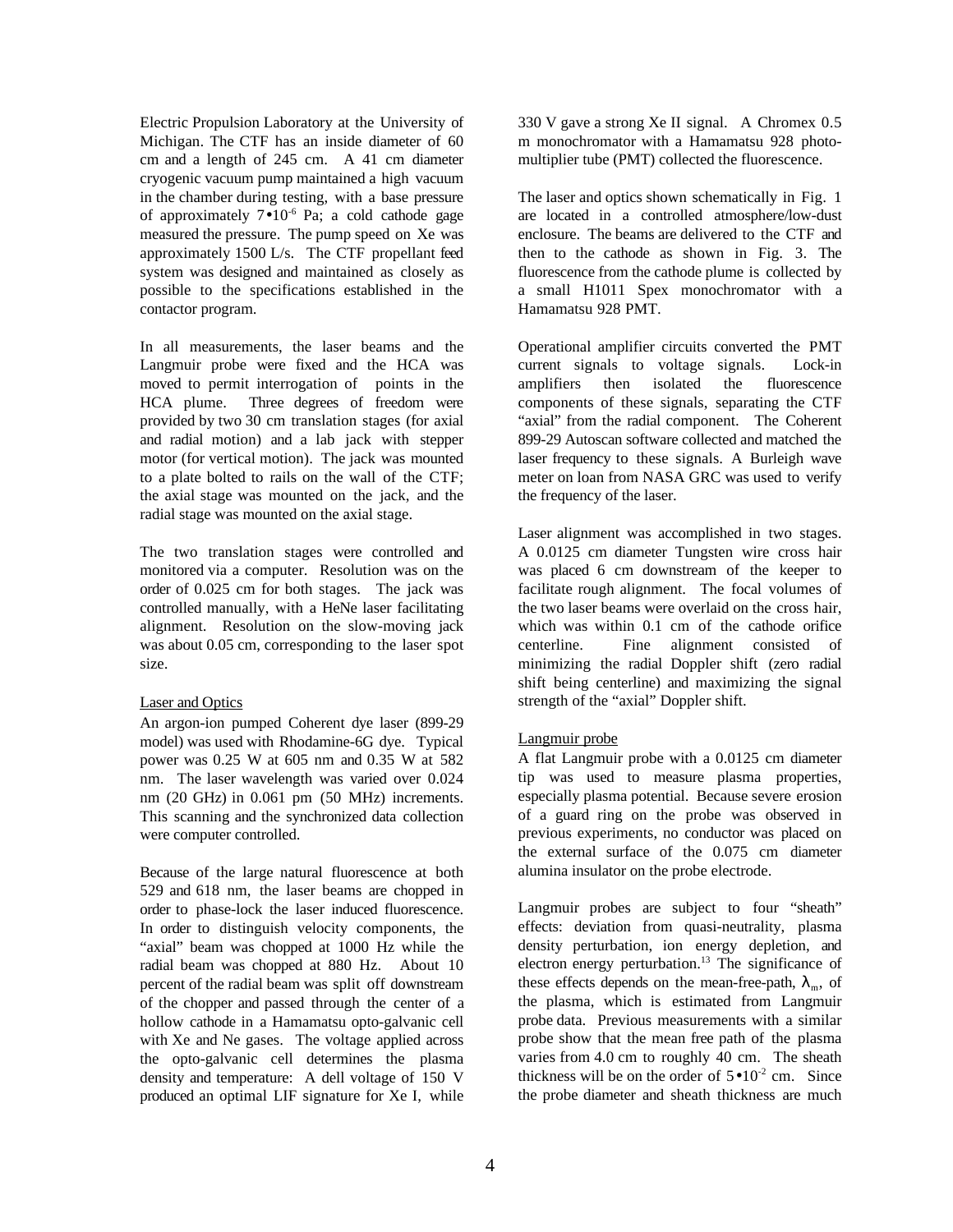less than the mean free path, these sheath effects can be neglected.

The tip of the Langmuir probe was fixed 3.5 cm off axis from the interrogation point of the lasers. The cathode was moved back and forth, permitting interrogation by either the laser or the probe at the same point along the cathode axis. The probe was oriented normal to the axis of the cathode.

Alignment with the cathode centerline consisted of maximizing the measured electron number density, which was calculated in real time by the data acquisition software.

## **Results**

Because the LIF signal strength was optimized at most points of interrogation, the data is presented in a self-normalized format. Periodically, a polarizer was used to vary the power of the laser beam upstream of the first beam splitter as a check for saturation and power broadening. No saturation or power broadening was observed.

## 1/4" Contactor HCA Ion Data

Figure 4 shows fluorescence data collected during an LIF interrogation 5 mm downstream of the keeper of the Contactor HCA operating in a 6 A spot-mode. The trends in Fig. 4 were typical of data taken at all locations and operating conditions of the Contactor. The slight offset of the radial signal indicates that the point of interrogation was slightly above the centerline of the cathode orifice. The effects of this were taken into account in reducing the axial component of the velocity via Eqn. 2. The relatively well-defined peaks facilitated the calculation of bulk speeds. However, uncertainty in the angle  $\alpha$  between the two laser beams yielded a ten percent uncertainty in axial speeds.

Figure 5 gives the centerline axial velocity components for the four Contactor operating conditions. Note that there was a significant rise in the velocity of the ions a few centimeters downstream of the keeper face in all cases. No variation in axial speed  $\pm .0.5$  and 1.0 mm off centerline was observed. This symmetry existed in both plume and spot modes.

The radial velocity was roughly 500 m/s in all spot-mode cases and varied from 600 to 950 m/s in plume mode. The trend of small, roughly constant radial velocities suggests that there was a slight alignment error since the radial velocity should be identically zero on centerline. If the HCA was at an angle, the radial velocity should vary with axial position. This slight misalignment introduced a negligible error in axial speed measurement.

While the magnitudes of each distribution are normalized, the line widths reflect the actual spreads in the data. Note that much of the structure observed in the reference cell signal is not present in the HCA data. Significantly reducing laser power in each beam did not reduce the line widths and did not reveal more structure. Reducing the lock-in time constants and increasing the time of the laser scan also had no effect.

The temperatures associated with each of the three signals were calculated by the model described above. The fits are shown in Fig. 4 as dashed lines. Failure of the model to fit more closely in the wings may result from the non-physical nature of the model, a non-Maxwellian distribution of ion velocities, noise amplified in the normalization, or some combination of these.

Figure 6 gives the temperature associated with the axial and radial measurements. The error bars reflect a ten percent uncertainty in fitting the data by hand. The values for spot-mode operation are roughly constant, varying between 0.5 and 1.5 eV. In plume-mode, the axial temperatures are larger and decrease significantly with axial position. The narrowing of the profiles most likely resulted from the migration of lower-energy ions from the centerline, leaving a narrower distribution of higher-energy ions.

#### 1/8" AR3 HCA Ion Data

Figure 7 shows fluorescence data collected during an LIF interrogation 0.5 mm downstream of the keeper of the AR3 HCA operating in a 1.5 A plume mode. These data show typical trends for the AR3. The slight offset of the radial signal has been eliminated. As with the Contactor, the relatively well-defined peaks facilitated the bulk velocity calculations. Plume-mode LIF signal strengths were comparable to those of the Contactor; however, the spot-mode signals were much weaker.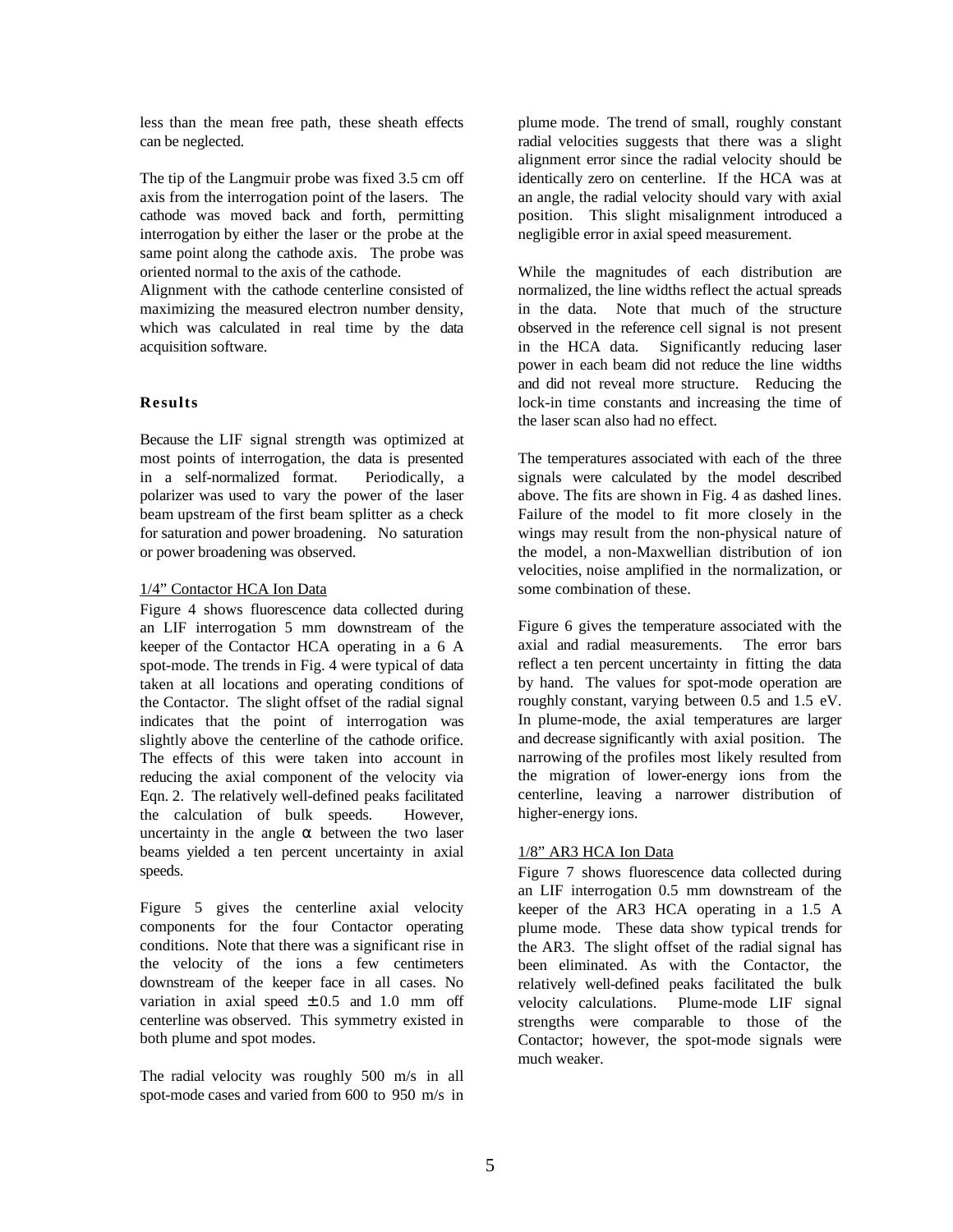Figure 8 gives centerline bulk axial speeds for the AR3 at various operating conditions. Ions moving towards the cathode orifice were consistently detected with energies of a few eV.

Figure 9 gives the temperatures associated with the axial and radial velocity distributions. Note that the axial velocity magnitudes were significantly higher than the radial.

#### Neutral Temperatures

Potentially, the temperature of the HCA plume can be approximated by the ion temperature. As an alternative, the temperature of neutral xenon, Xe I, was measured using LIF.

Figure 10 shows a typical Xe I LIF scan of the AR3 in plume-mode. Note the virtual overlap of the radial, axial, and reference profiles, implying that the bulk velocity of the neutrals was very small. The neutral signal was very strong in plume mode and very weak in spot mode.

Table 3 gives neutral temperatures at the exit plane of the AR3 cathode. These temperatures were nearly an order of magnitude below the radial ion temperatures. The temperatures dropped by fifty percent a few millimeters downstream of the cathode orifice.

#### Langmuir probe

Langmuir probe data were taken during operation of the AR3 HCA. The Langmuir probe measured floating potential, plasma potential, electron temperature, electron saturation current, and electron number density; these data were reduced graphically.

Data were taken during similar previous Contactor HCA operation. Quantitative comparisons between that investigation and the present one may not be accurate. Contactor HCA data are presented for qualitative comparison only.

Of particular interest to this investigation is the plasma potential, which should directly reveal the presence of a "potential hill." Figure 11 gives the plasma potential for several of the AR3 operating conditions and a couple Contactor operating conditions. The potentials varied, but there is no indication of a pronounced peak.

#### **Discussion**

The physical mechanism leading to ions traveling away from the negative electrode with energies greater than the discharge voltage is unclear. One theory posits the existence of a potential-hill downstream of the cathode.<sup>14</sup> In the region of this hill, electrons emitted by the cathode ionize the neutrals. The secondary electrons created by this ionization are able to escape but the heavier ions accumulate, inducing the potential-hill. Once the hill has started to develop, the potential continues to grow, establishing a state between ion ejection and trapped secondary electrons.<sup>14</sup>

The velocities at which ions escape from the hill away from the cathode are determined by the Bohm condition for a stable sheath.<sup>14</sup> Assuming both primary and secondary electrons, the Bohm velocity is  $1/$ 

$$
u_{B} = \left(\frac{kT_{e}}{m_{i}} \frac{n_{em} + n_{ep}}{n_{em} + \frac{kT_{e}}{2eV_{p}} n_{ep}}\right)^{2}
$$
 (5)

where

$$
n_{em} = n_e \frac{z_0^2}{z^2} exp \left[ \frac{e(V_p - V_a)}{kT_e} \right]
$$

and

$$
n_{\rm ep} = \frac{J_{\rm e}}{e\Omega\left(\frac{2eV_{\rm p}}{m_{\rm e}}\right)^{\frac{1}{2}}z^2}.
$$

Either the peak potential or the velocity must be measured. The peak voltage, predicted to increase with electron temperature and to decrease with flow. is expected to be in the tens of eV for cathode operation. The current flowing back to the cathode has been found to be small. $^{14}$ 

Table 4 gives potential peaks necessary to achieve some of the measured ion velocities. These values assume all of the ions were created at the peak of the hill. They are, therefore, lower limits on the peak potentials.

An alternate explanation of the high-energy ion production postulates an MPD effect.<sup>15</sup> In this model, the high-energy ions are accelerated by a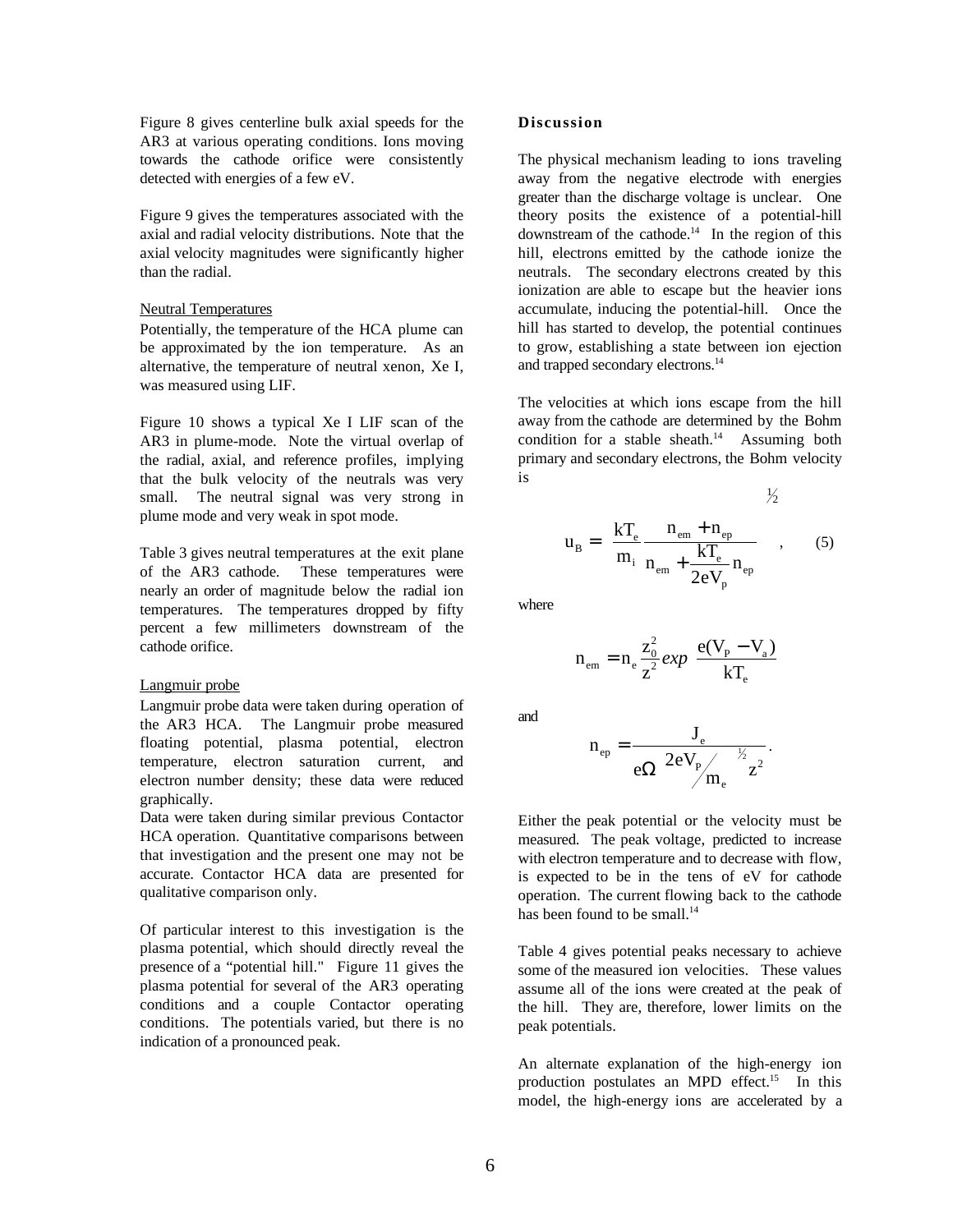self-induced magnetic field in much the same way ions are accelerated in an MPD thruster. Considering the electrode diameters to be those of the cathode and keeper orifices, the electric field would have a significant radial component. A selfinduced azimuthal magnetic field would result from the ion motion. This effect would be characterized by an almost instantaneous acceleration (jump) to a high velocity. The acceleration is provided both by the crossing of the radial arc current with the selfgenerated magnetic field and by axial components of the arc current crossing with the azimuthal magnetic field, yielding a radial gradient in the gasdynamic pressure.16 These two effects can be integrated over the cathode face, yielding

$$
F = \frac{\mu J^2}{4\pi} \left[ ln \left( \frac{r_a}{r_c} \right) + \frac{3}{4} \right].
$$
 (6)

For a flow rate on the order of 1 sccm and a current of 6 A, the exit velocity would be on the order of 0.075 m/s. Indeed, an upper bound to the exhaust speed derived from the magnetic field is

$$
u \le \frac{\mu eJ}{2\pi m_i}.
$$
 (7)

For 6 A, this yields a limit of roughly 5 m/s. Thus, even though the data may qualitatively suggest this mechanism, it seems to have negligible impact.

## 1/4" Contactor HCA

The Contactor data was consistent with a potentialhill located downstream of the keeper. In most cases, it would have to be within the first 2 mm. However, the 6 A plume-mode case indicates the presence of a hill roughly 10 mm from the keeper.

The observation of higher-energy ions in both spotmode and plume-mode is consistent with several previous investigations.1,2,6,17 As expected, the peak energy is higher for the ions generated in plume mode (higher electron temperature and lower flow rate for the same current). The relative axial peak locations are also consistent with previous Langmuir probe measurements.<sup>18</sup>

The low velocities near the keeper may indicate a pre-acceleration region very near the keeper orifice. This phenomenon may result from the very high density of ions near the orifice in spot-mode.

The temperatures are lower than those observed using different techniques.<sup>1,5</sup> In general, this investigation would tend to lend itself to overpredicting rather than under-predicting the width.<br>Saturation, power-broadening, poor spatial Saturation, power-broadening, poor spatial resolution, and time-constant smoothing would all tend to broaden the width. While these were actively avoided via periodic variations in laser operating conditions, their absence would not tend to artificially narrow the spectrum.

### 1/8" AR3 HCA

With the exception of the 0.5 A operating condition, there was no evidence of a potential hill in the cathode-keeper gap. The small speeds measured at the cathode exit plane in the 0.5 A case may result from a slight misalignment.

The absence of a peak in the spot mode data may result from low-power operation. In plume-mode, failure to detect a hill might result from a peak downstream of the keeper. The extended gap might also affect the high-energy ion production.

## Neutral temperatures

To lend physical foundation to the LIF-measured neutral particle temperatures, a theoretical model was developed to predict the heavy particle temperatures in the hollow cathode. Salhi<sup>22</sup> first derived this model for the radial distribution of heavy particle temperatures from a discussion of equipartition in a two-temperature plasma in Spitzer.<sup>23</sup> The neutrals are assumed to equilibrate with the ions over length scales much shorter than the dimensions of the cathode. Consequently the heavy particle temperature distribution is modeled by solving the one-dimensional, time-dependent heat transfer equation

$$
\frac{1}{r}\frac{d}{dr}r\kappa\frac{dT_h}{dr} = \rho c_p\frac{dT_h}{dt}.
$$
 (8)

The time derivative is defined according to Spitzer:<sup>23</sup>

$$
\frac{dT}{dt} = \frac{T_i - T_e}{t_{eq}},
$$

where  $t_{eq}$  is the equipartion time. Spitzer<sup>23</sup> reports the convenient form of the equipartion time as:

$$
t_{eq} = 5.87 \frac{M_e M_i}{n_e Z_e^2 Z_i^2 \ln \Lambda} \left(\frac{T_e}{M_e} + \frac{T_i}{M_i}\right)^{3/2}.
$$
 (9)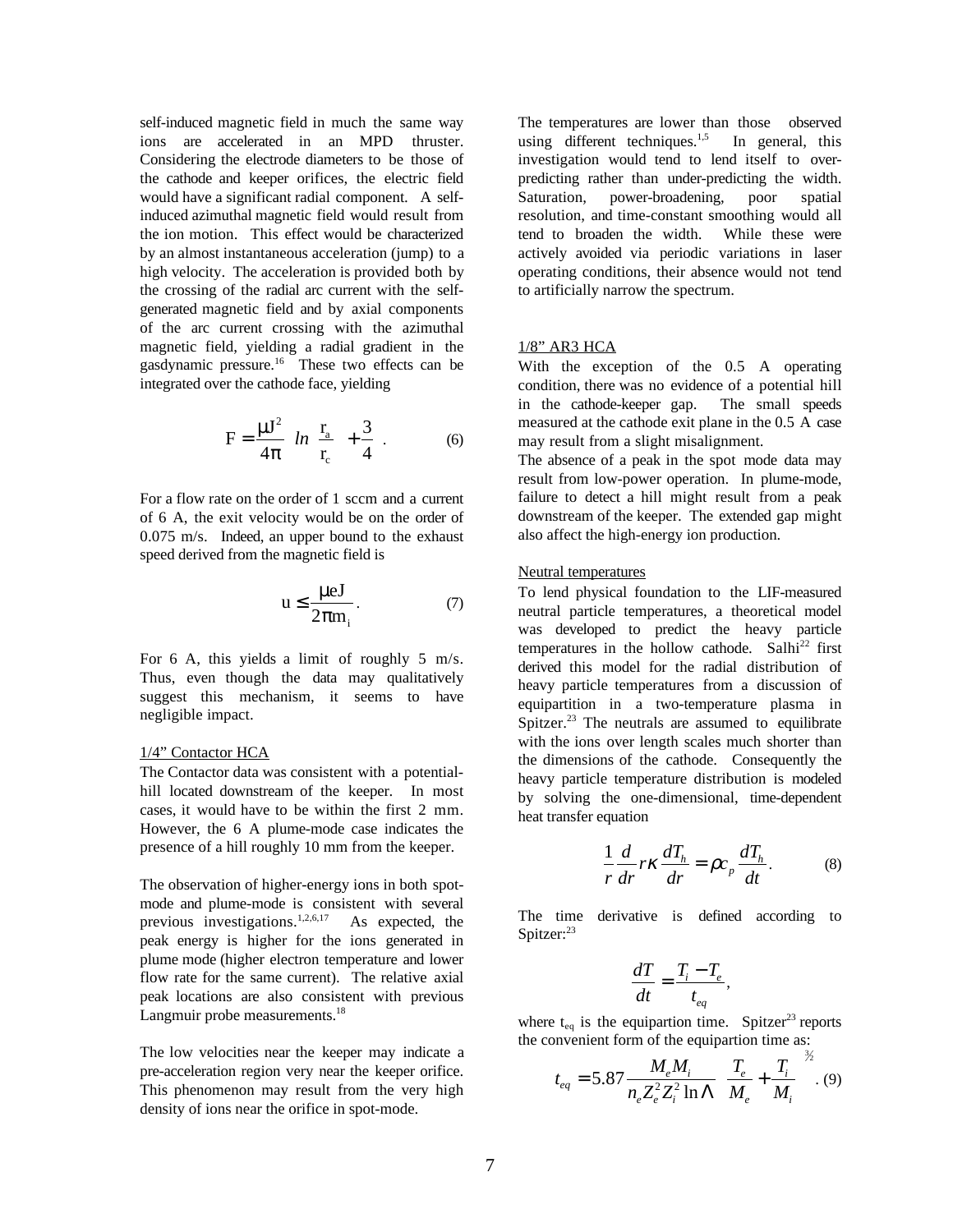The thermal conductivity was calculated using the mean free path method,  $22,24$ 

$$
\kappa = \frac{2k}{\sigma} \sqrt{\frac{kT_h}{\pi m_h}}
$$

and the density and specific heat were rewritten using the kinetic description<sup>25</sup>

$$
\rho c_p = n_e m_h \left(\frac{3}{2} \frac{k}{m_h}\right) = \frac{3}{2} n_e k. \quad (10)
$$

,

The model by Mandell and  $Katz^{25}$  was used to obtain estimates of the electron temperature and number density within the orifice. The predicted number densities varied from 5 x  $10^{14}$  to 1 x  $10^{16}$ cm-3, and the number densities ranged between 1.8 and 2.3 eV. The boundary conditions for the differential equation were zero radial temperature gradient on axis and heavy particle temperature equal to the wall temperature at  $r=r_0$ .

When solving for the radial heavy particle temperature profile, sharp gradients were obtained near the wall at number densities well below those predicted using the model in.<sup>25</sup> As shown in Fig. 12, the heavy particle temperature equilibrates with the electron temperature away from the wall of the orifice. The conditions used to generate Fig. 12 are significantly less favorable for equilibrium than those predicted using the orifice model or even those measured in the insert region.<sup>22</sup> The temperature gradient near the wall made the solution of the differential equation unstable at the electron temperatures and number densities expected in the orifice region. As a check of the hypothesis that the bulk of the heavy particles are in equilibrium with the electrons, the relation

$$
\frac{T_e - T_i}{T_e} = \frac{M_i}{8M_e} \frac{\left(\lambda_e e E\right)^2}{\left(\frac{3}{2} k T_e\right)^2},\tag{11}
$$

which determines the deviation between electron and ion temperatures, was evaluated using an estimate of the field strength in the orifice, and the results showed approximate equality between electron and ion temperatures for the conditions in the orifice of the hollow cathode.<sup>22</sup> Consequently, the experimentally determined ion and neutral temperatures reported here were physically justified. The authors point out that this prediction may not be valid for plume mode characteristics due to the large transients in the plasma which are not taken into account in this derivation. However, this model predicts the experimentally observed trend that the heavy particle temperatures increase in plume mode due to the elevated electron temperatures.<sup>9</sup>

#### Langmuir probe

The plasma potentials measured in the cathodekeeper gap agree with the LIF data. No potential peaks were detected with either diagnostic.

It is possible that the failure to detect a potential hill both in and beyond this gap resulted from misalignment of the probe with the center of the cathode orifice. However the relatively large region in which this peak should be detected (across the 2 mm cross-section of constant velocity) would tend to mitigate against this.

#### **Conclusions**

Laser induced fluorescence was demonstrated to be a viable technique for interrogating the ion plumes of hollow cathode assemblies. The multiplex technique permitted repeatable, reliable measurement of ion speeds up to several centimeters downstream of the HCA.

The LIF data tends to support the "potential-hill" theory of high-energy ion production in HCA operation. This is especially true for plume-mode operation, even though no peaks were detected with the Langmuir probe. The relatively small temperatures may result from the first-order model used to reduce them. However, they may also indicate that the broader distributions observed in other investigations result from doubly or singly charged ions, collisional broadening, or integration of off-axis ions. This would be consistent with (but not necessarily supported by) other investigations which illustrate these effects.19,20,21 A more accurate model of the ion energy distribution has been developed.<sup>21</sup>

The difference in Xe I and Xe II temperatures may indicate that the ion velocity distribution was not an accurate indication of the ion temperature and/or that Xe I and Xe II were not in thermodynamic equilibrium. The observed temperatures, when used in an equation of state, were consistent with the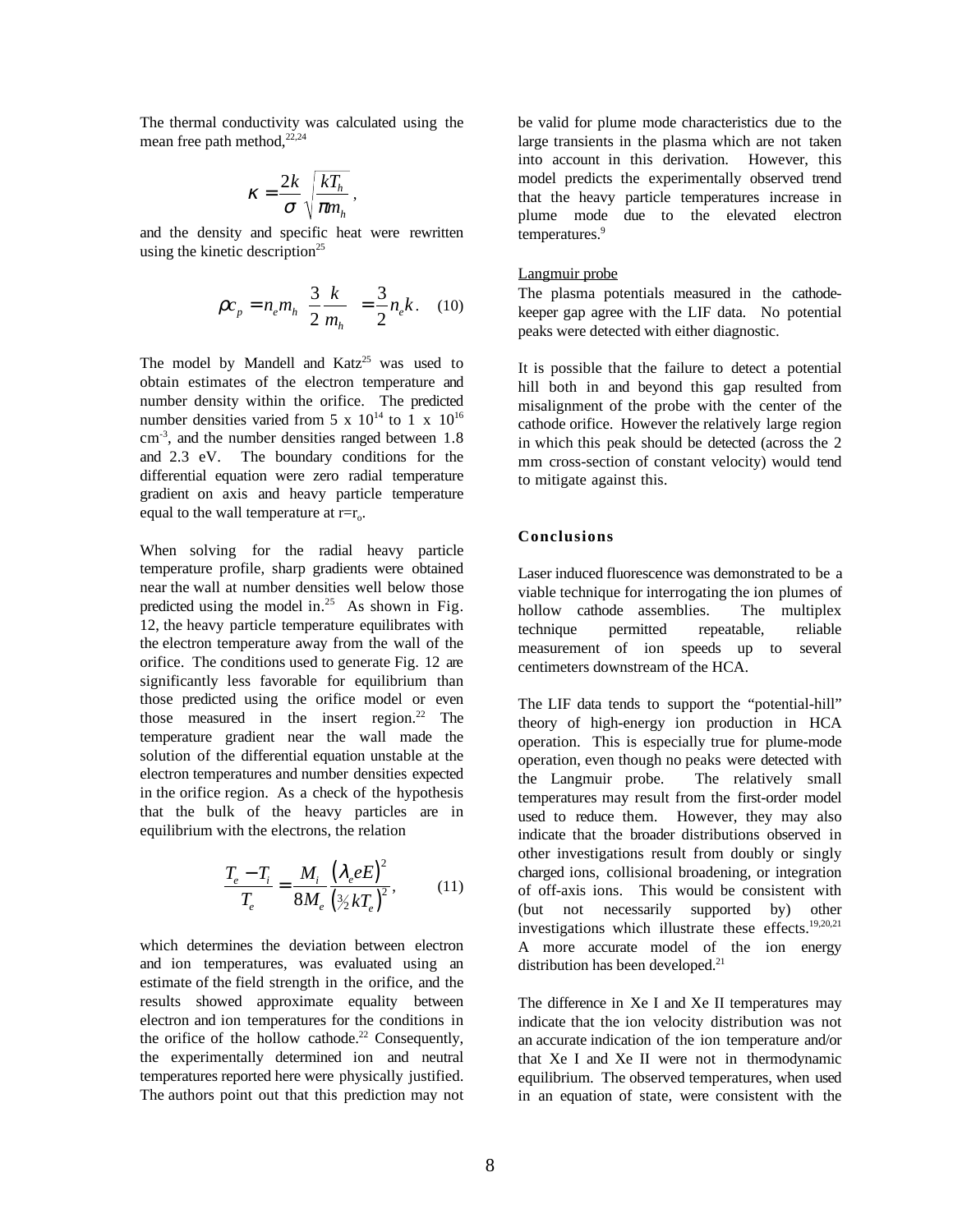internal cathode pressures observed during operation.

Finally, the observation of ions being accelerated back towards the cathode orifice indicate that this LIF technique will be of value in mapping the ion velocity profiles near the exit of the discharge cathode of an ion engine. That investigation will take place in the near future.

## **Acknowledgments.**

This work was made possible by the continuing support of NASA GRC and the personnel associated with the On-Board Propulsion Branch. Of special support has been M. Patterson. The research has been carried out under NASA Grants NAG 31572 and NAG-32216 monitored by J. Sovey.

Significant advice and support from D. Keefer and N. Wright at UTSI and from L. Erman of Coherent Lasers are gratefully acknowledged. The authors would also like to thank the Department's technicians and the other students in the PEPL group for their assistance and support.

#### **References**

- 1. Kameyama, I., and P. J. Wilbur, "Characteristics of Ions Emitted from High-Current Hollow Cathodes," IEPC-93-023, 23rd International Electric Propulsion Conference, (August, 1993).
- 2. Kameyama, I., and P. J. Wilbur, "Effects of External Flow Near High-Current Hollow Cathodes on Ion-Energy Distributions," IEPC-97-173, 25th International Electric Propulsion Conference, (August, 1997).
- 3. Patterson, M. J., et al, "2.3 kW Ion Thruster Wear Test," AIAA-95-2516, 31st Joint Propulsion Conference, (July, 1995).
- 4. Polk, J. E., et al, "A 1000 Hour Wear Test of the NASA NSTAR Ion Thruster," AIAA-96- 2784, 32nd Joint Propulsion Conference, (July, 1996).
- 5. Friedly, V. J., and P. J. Wilbur, "High Current Hollow Cathode Phenomena," *Journal of*

*Propulsion and Power,* Vol. 8, No. 3, 1992 635-643.

- 6. Manzella, D. H., "Stationary Plasma Thruster Ion Velocity Distribution," AIAA-94-3141, 30th Joint Propulsion Conference (June, 1994).
- 7. Cedolin, R. J., et al, "Laser-Induced Fluorescence Diagnostics for Xenon Hall Thrusters," AIAA-96-2986, 32nd Joint Propulsion Conference (July, 1996).
- 8. Gaeta, C. J., et al, "Erosion Rate Diagnostics in Ion Thrusters Using Laser Induced Fluorescence," *Journal of Propulsion and Power*, Vol. 9, No. 3, 1993, 369-376.
- 9. Domonkos, M. T., Gallimore, A. D., Williams, G. J., and Patterson, M. J., "Low-Current Hollow Cathode Evaluation," 35<sup>th</sup> AIAA / ASME / SAE / ASEE Joint Propulsion Conference, Los Angeles, CA, June 1999.
- 10. Keefer, D., et al, "Multiplexed Laser Induced Fluorescence and Non-Equilibrium Processes in Arcjets," AIAA-94-2656, 25the Plasmadynamics and Lasers Conference, (July, 1992).
- 11. Patterson, M. J., Verhey, T. R., Soulas, G., and Zakany, J., "Space Station Cathode Design, Performance, and Operating Specifications," IEPC Paper No. 97-170, *25th International Electric Propulsion Conference*, Cleveland, OH, Aug. 1997.
- 12. Sarver-Verhey, T. R., "Extended Test of a Xenon Hollow Cathode for a Space Plasma Contactor," NASA Contractor Report 195402, Nov. 1994.
- 13. Schott, L., "Electrical Probes," *Plasma Diagnostics,* W. Lochte-Holgreven ed., AIP Press, Woodbury, NY, 1995 pp 668-725.
- 14. Kameyama, I., and P. J. Wilbur, "Potential-Hill Model of High-Energy Ion Production Near High-Current Hollow Cathodes," ISTS-98-Aa-2-17, 21st International Symposium on Space Technology and Science, (May, 1998).
- 15. Brophy, J. R., and C. E. Garner, "Tests of High Current Hollow Cathodes for ion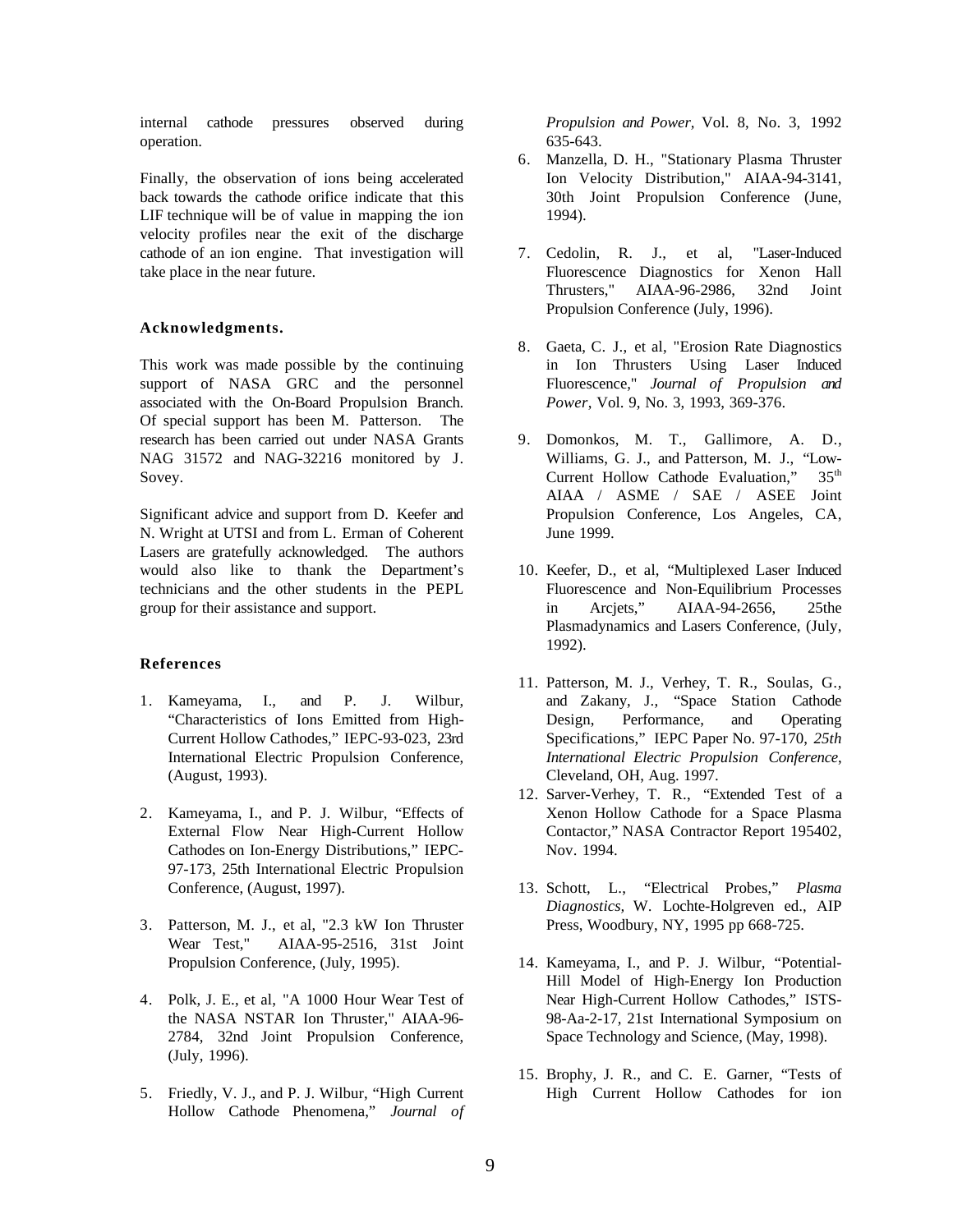Engines," AIAA-88-2913, 24th Joint propulsion Conference, (July, 1988).

- 16. Jahn, R. G., *Physics of Electric Propulsion,* McGraw Hill, New York, 1968, pp 240-248.
- 17. Williams, J. D., and P. J. Wilbur, "Electron Emission from a Hollow Cathode-Based Plasma Contactor," *Journal of Spacecraft and Rockets*, Vol. 29, No. 6, 1992, 820-829.
- 18. Siegfried, D. E., and P. J. Wilbur, "An Investigation of Mercury Hollow Cathode Phenomena," AIAA-78-705, 13th International Electric Propulsion conference, (April, 1978).
- 19. King, L. B., and A. D. Gallimore, "Ion Energy Diagnostics in the Plume of an SPT-100 from Thrust Axis to Back Flow," AIAA-98-3641*, 34th Joint Propulsion Conference,* Cleveland, OH July, 1998.
- 20. Gulczinski, F. S., R. R. Hofer, and A. D. Gallimore, "Near-Field Ion Energy and Species Measurement of a 5 kW Laboratory Hall Thruster," AIAA-99-2430, 35the Joint Propulsion Conference (June, 1999).
- 21. Williams, G. J., et al, "Laser Induced Fluorescence Measurement of the Ion Energy Distribution in the Plume of a Hall Thruster,"

AIAA-99-2424, 35th Joint Propulsion Conference, (June, 1999).

- 22. Salhi, A., "Theoretical and Experimental Studies of Orificed, Hollow Cathode Operation," Ph.D. Dissertation, Ohio State University, 1993.
- 23. Spitzer, L., *Physics of Fully Ionized Gases*, John Wiley & Sons Interscience Publishers, New York, 1962.
- 24. Gombosi, T. I., *Gaskinetic Theory*, Cambridge University Press, Great Britain, 1994.
- 25. Mandell, M. J. and Katz I., "Theory of Hollow Cathode Operation in Spot and Plume Modes," AIAA Paper No. 94-3134, 30<sup>th</sup> AIAA / ASME / SAE / ASEE Joint Propulsion Conference, Indianapolis, IN, June 1994.
- 26. Eckert, E. R. G. and Pfender, E., "Advances in Plasma Heat Transfer," in Advances in Heat Transfer, Vol. 4, Academic Press, New York, 1967

|            | Xe I Centerline | Xe I Magnitude | Xe II Centerline | Xe II Magnitude |
|------------|-----------------|----------------|------------------|-----------------|
| Fit        | (nm)            |                | (nm)             |                 |
| Gaussian 1 | 528.547023      | 0.94           | 605.282146       | 0.84            |
| Gaussian 2 | 582.546061      | 0.55           | 605.283368       | 0.33            |
| Gaussian 3 | 582.548201      | 0.355          | 605.279873       | 0.30            |
| Gaussian 4 | 582.549548      | 0.05           | 605.280985       | 0.18            |
| Gaussian 5 | 582.544759      | 0.05           | 605.284033       | 0.08            |
| Gaussian 6 | 582.543933      | 0.035          | 605.285866       | 0.05            |

Table 1 Parameters for the first order lineshape model.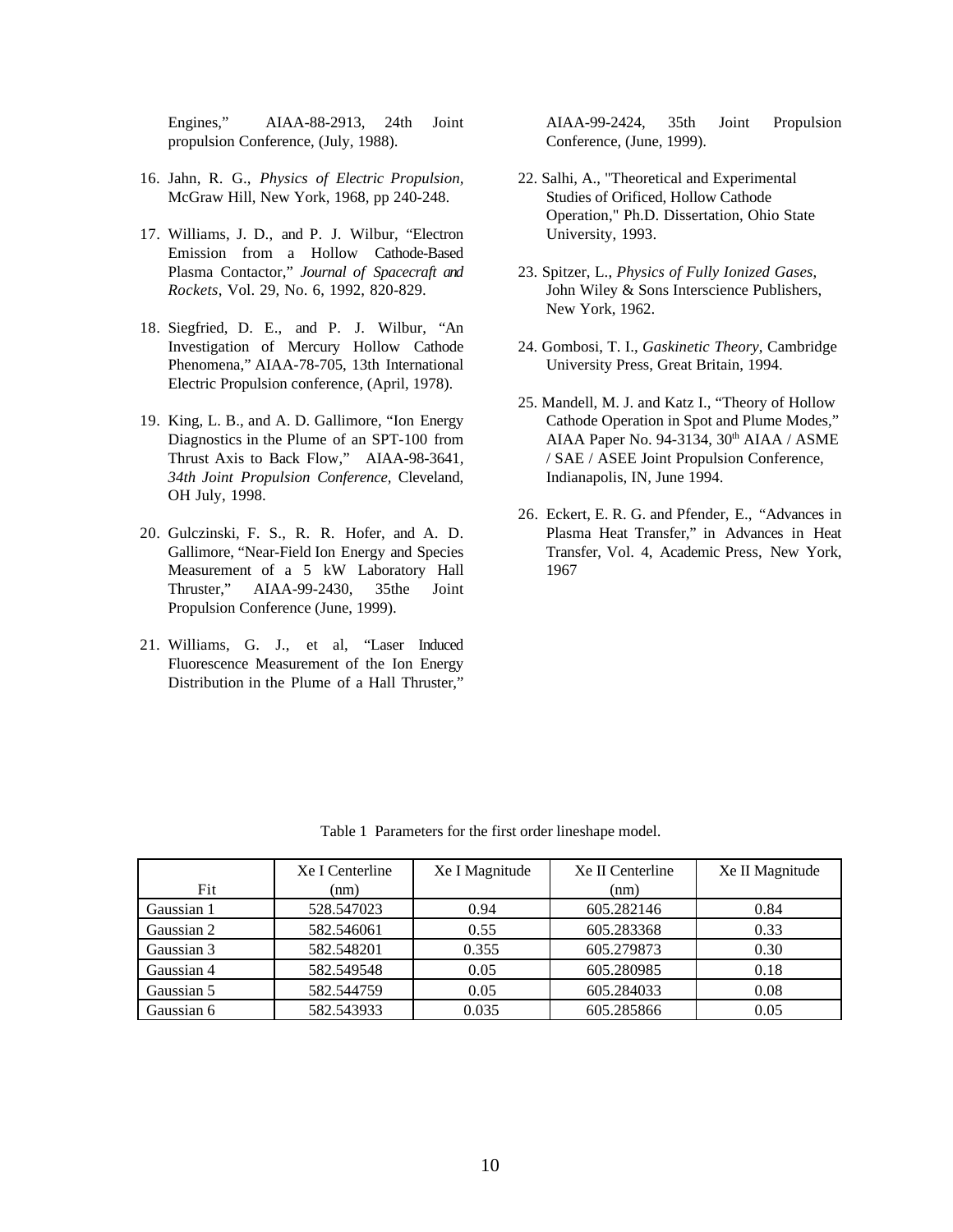|                    | Keeper<br>Current<br>(A) | Keeper<br>Voltage<br>(V) | Anode<br>Current<br>(A)  | Anode<br>Voltage<br>(V) | <b>Mass</b><br><b>Flow Rate</b><br>$(\text{sccm})$ | Facility<br>Pressure<br>$(10-5 Torr)$ |
|--------------------|--------------------------|--------------------------|--------------------------|-------------------------|----------------------------------------------------|---------------------------------------|
| Designation        |                          |                          |                          |                         |                                                    |                                       |
| 1/4" Contactor HCA |                          |                          |                          |                         |                                                    |                                       |
| 4 A, spot-mode     | 4.03                     | 13.07                    | ٠                        |                         | 2.3                                                | 1.5                                   |
| 4 A, plume-mode    | 4.03                     | 11.61                    |                          |                         | 4.0                                                | 3.1                                   |
| 6 A, spot-mode     | 2.15                     | 10.24                    | 4.00                     | 16.90                   | 4.0                                                | 2.9                                   |
| 6A, plume-mode     | 0.00                     | 0.00                     | 6.05                     | 28.1                    | 4.0                                                | 3.0                                   |
| $1/8$ " AR3 HCA    |                          |                          |                          |                         |                                                    |                                       |
| 0.5 A, plume-mode  | 0.50                     | 21.5                     | $\overline{\phantom{a}}$ |                         | 1.0                                                | 0.7                                   |
| 1.0 A, spot-mode   | 1.00                     | 16.99                    | $\overline{\phantom{a}}$ |                         | 3.0                                                | 2.1                                   |
| 1.0 A, plume-mode  | 1.05                     | 24.3                     | ۰                        |                         | 1.0                                                | 0.7                                   |
| 1.5 A, spot-mode   | 1.50                     | 15.2                     | ۰                        |                         | 3.0                                                | 3.1                                   |
| 1.5 A, plume-mode  | 1.49                     | 25.9                     | $\overline{\phantom{a}}$ |                         | 1.0                                                | 0.8                                   |

Table 2 HCA Operating conditions.

Table 3 Neutral temperatures.

|                      | <b>Axial Temperature</b> | <b>Radial Temperature</b> | Downstream          |
|----------------------|--------------------------|---------------------------|---------------------|
| Cathode Condition    | A                        | K)                        | Position            |
| $:0.5$ A, plume-mode | 2000                     | 1800                      | 0.5 mm from cathode |
| 1.5 A plume-mode     | 3500                     | 4000                      | 0.5 mm from cathode |
| 6.0 A spot-mode      | 2250                     |                           | 0.5 mm from keeper  |
| 6.0 A plume-mode     | 5000                     |                           | 0.5 mm from keeper  |

Table 4 Potential-hill peak prediction.

|                            | Necessary Peak |  |
|----------------------------|----------------|--|
| Cathode/Condition          |                |  |
| Contactor: 4 A, spot-mode  | 27             |  |
| Contactor: 4 A, plume-mode | 45             |  |
| Contactor: 6 A, spot-mode  | 30             |  |
| Contactor: 6 A, plume-mode | 50             |  |
| AR3: 0.5 A plume-mode      |                |  |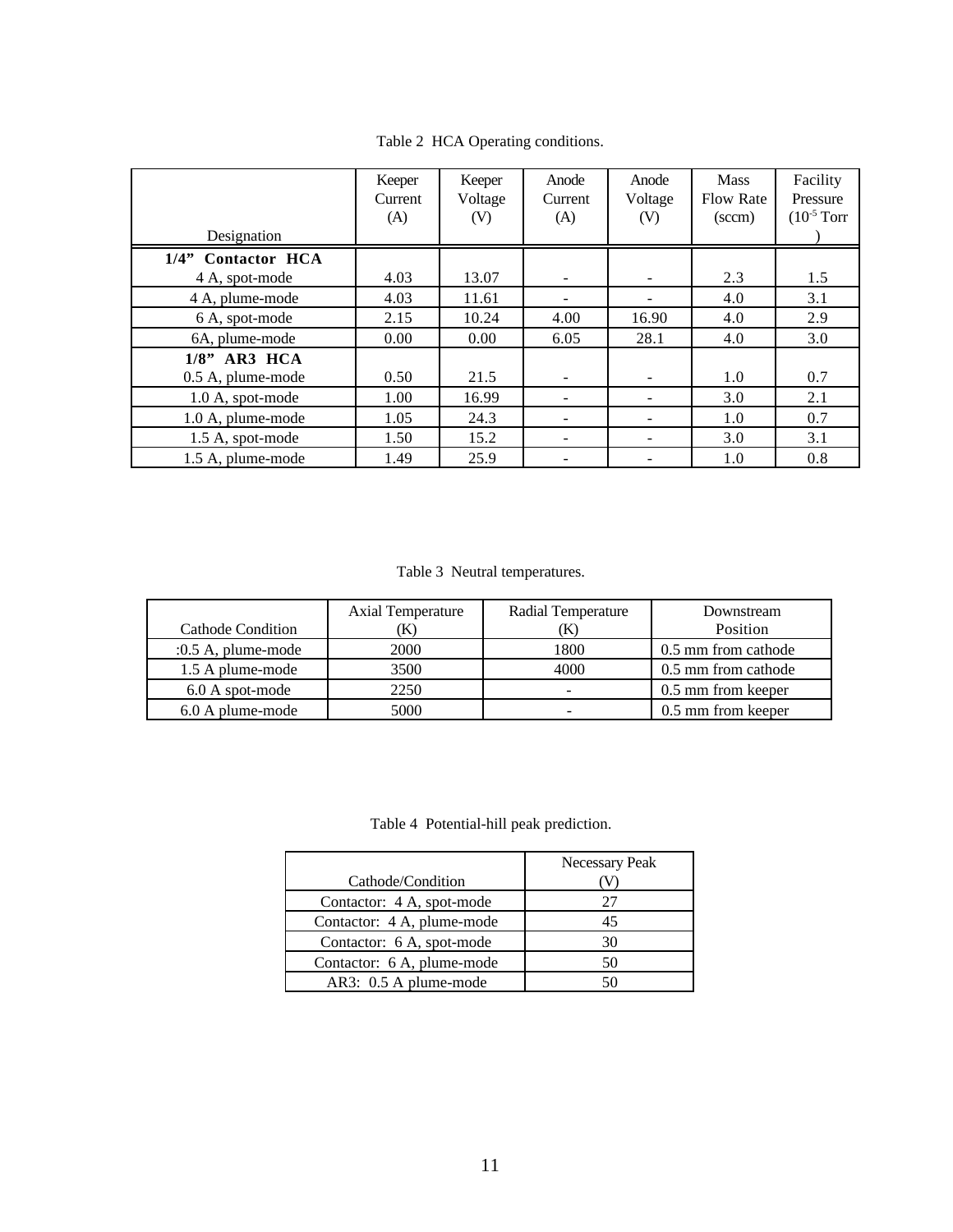





Fig. 2 Relationship between measured,  $V_0$  and  $V_R$ , and calculated,  $V_A$ , velocities using the multiplex approach.

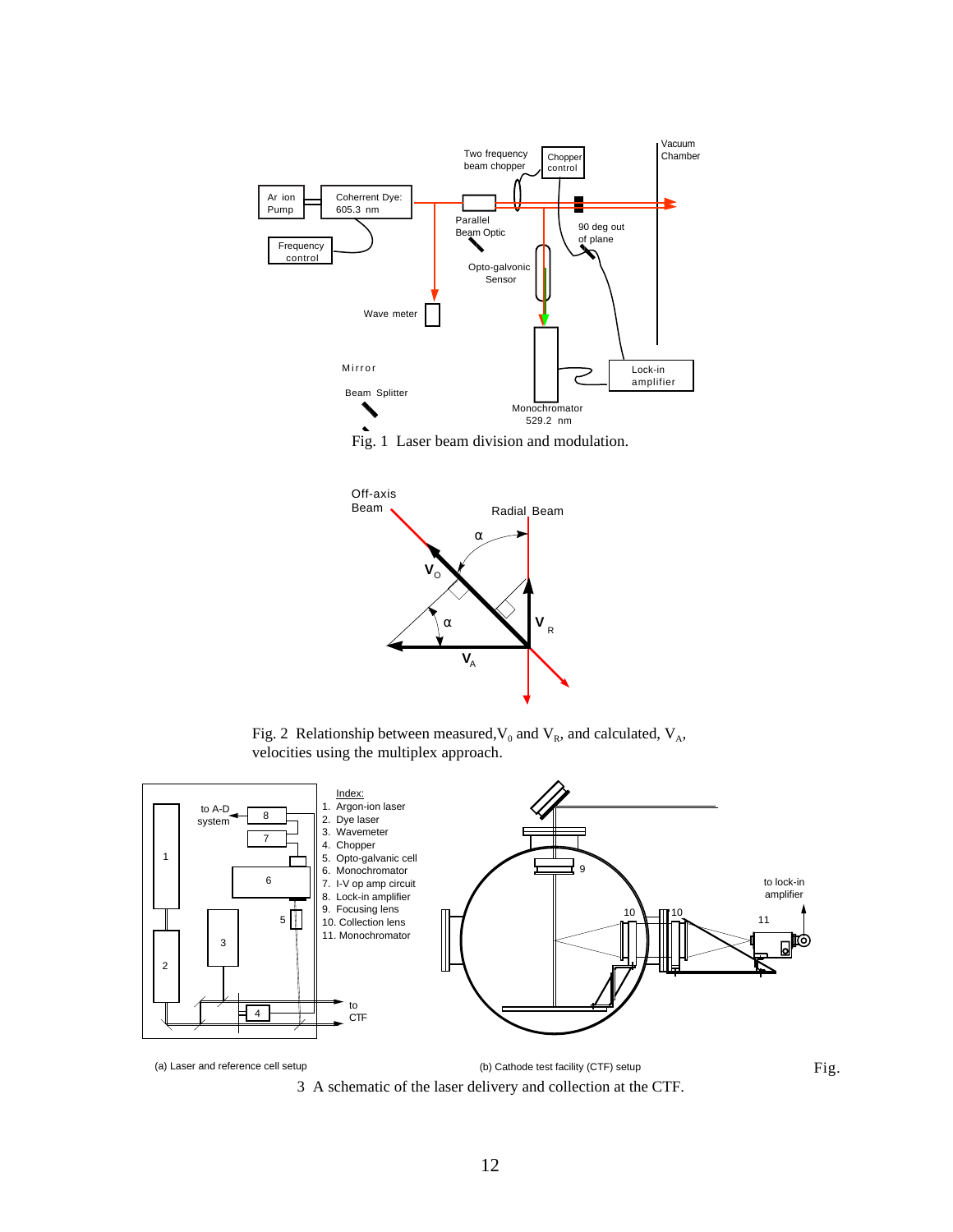

Fig. 4 Typical Xe II LIF scan data of the 1/4" Contactor HCA. Data shown were taken 5 mm downstream of the keeper in 6 A spot-mode operation.



Fig. 5 Axial velocities for the Contactor HCA over various operating conditions.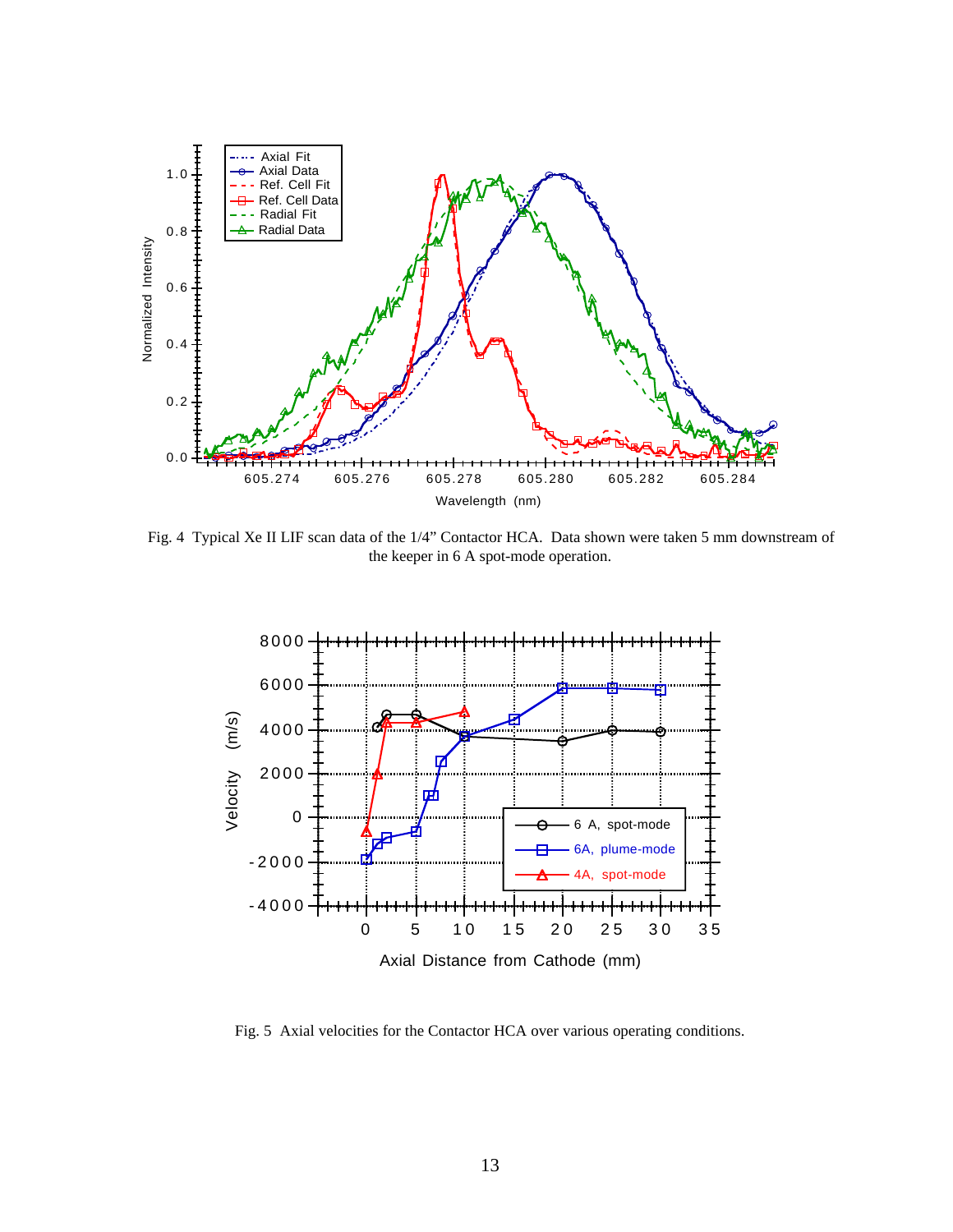

Axial Distance from Cathode (mm)

 Fig. 6 Temperatures measured at different axial positions over various operating conditions of the Contactor HCA.



Fig. 7 Typical Xe II LIF scan data of the 1/8" AR3 HCA Data were taken 0.5 mm downstream of the cathode in 1.5 A, plume-mode operation.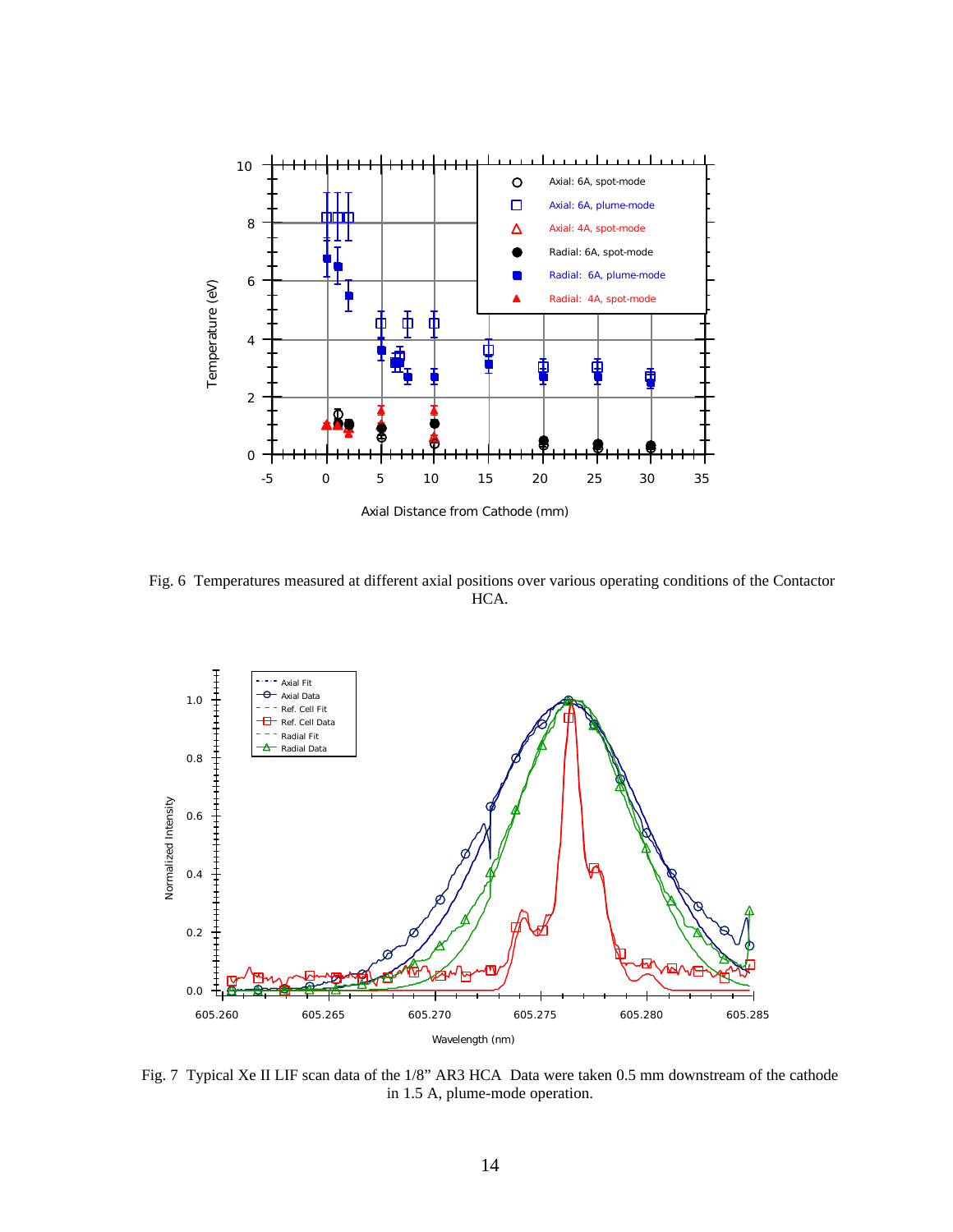

Fig. 8 Axial velocity distributions for the AR3 HCA over various operating conditions.



Fig. 9 Temperatures measured at different axial positions over various operating conditions of the AR3 HCA.